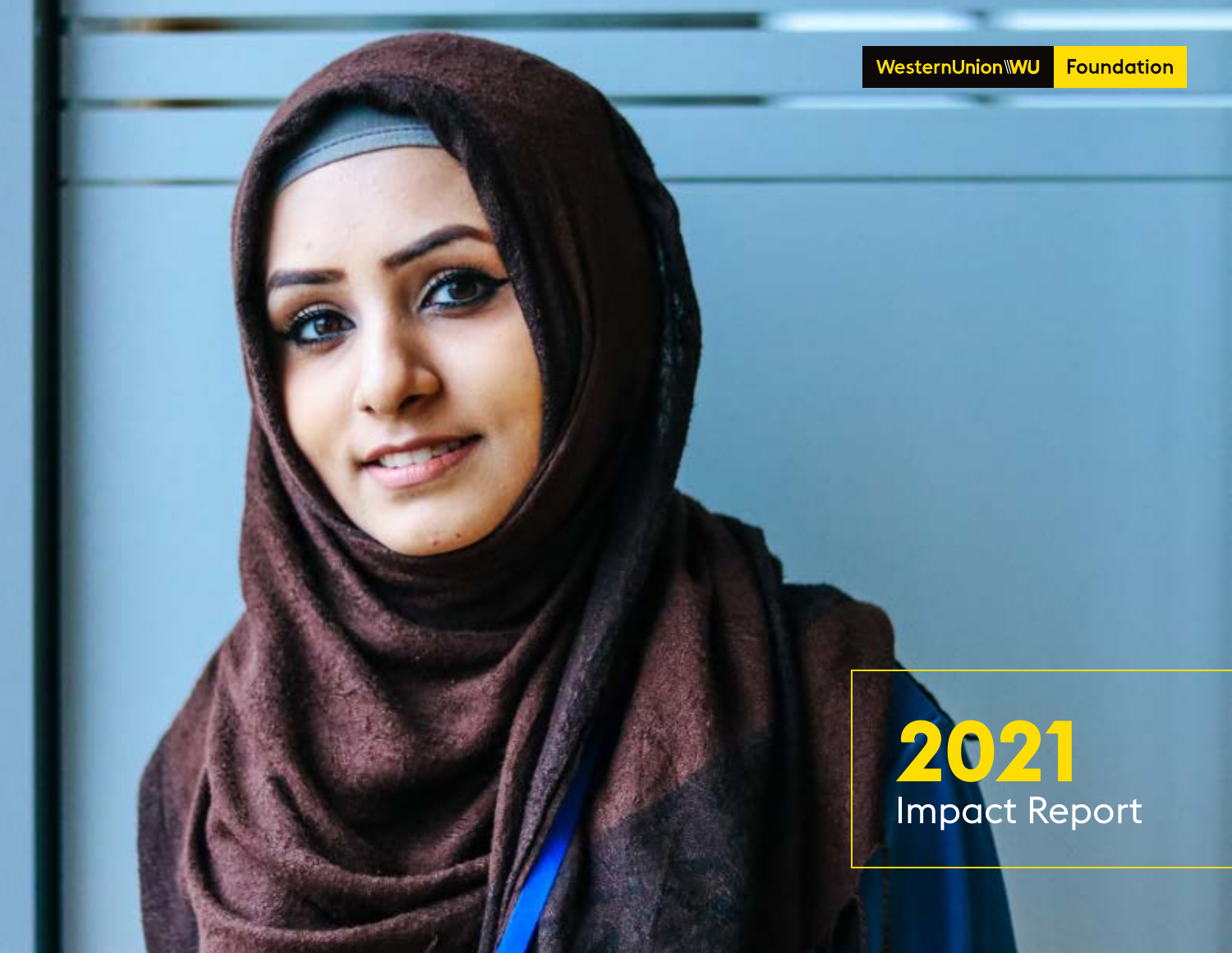# **MISSION**

For more than 20 years, the Western Union Foundation has been empowering disadvantaged youth and migrants with the job skills, training and education needed to succeed in today's global economy. We strive for a society where there's equitable access to economic growth and opportunity – a world where everyone has a chance for a better future. While we work towards this bold vision, we also recognize that inequalities continued to grow deeper in 2021,

accelerated by the ongoing effects of the pandemic. This not only called for a more integrated approach to investing in youth and people who migrate, but also made our Opportunity Beyond Borders commitment more critical than ever. We're proud that in 2021 the Western Union Foundation reached over 1.2 million people, changing lives for the better. Since our inception, we have invested more than \$137 million in programs, scholarships and disaster response efforts.

*Breaking Barriers program attendee*



Western Union Foundation **Impact Report** \\ FY21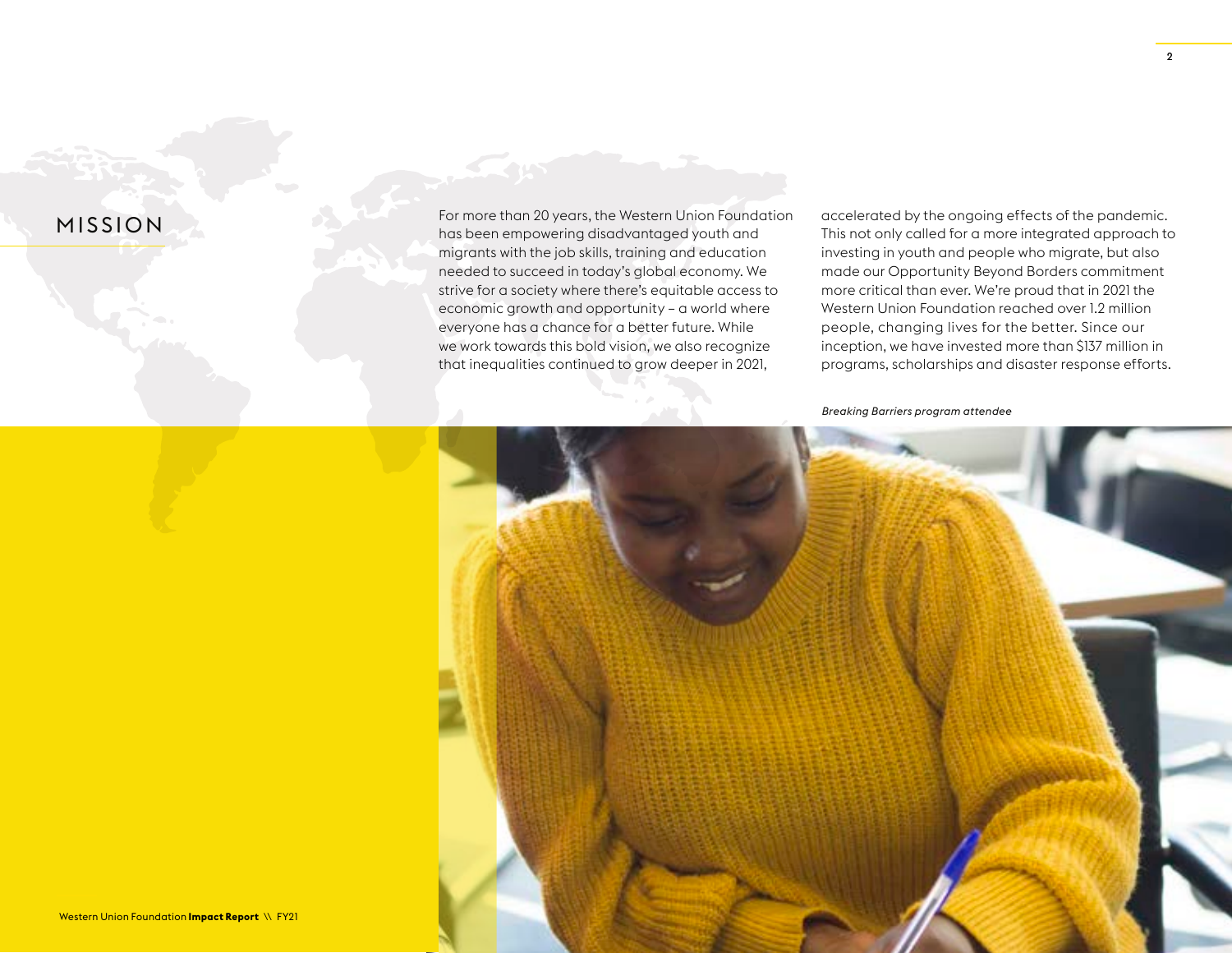# LETTER FROM THE EXECUTIVE DIRECTOR



### At the Western Union Foundation, 2021 was a year of deepening connections and building resilience in our communities.

I am incredibly proud of the meaningful impact we have made through generous investments from Western Union, its employees and customers, and our partners. Together, we have made a difference for thousands of disadvantaged youth and migrants around the world.

In this report, you will learn more about the lives impacted by our strategic investments, program highlights from the year, and many of the ways we're creating a better future for thousands of people around the world. This includes achievements in our Opportunity Beyond Borders initiative, a threeyear commitment to connect migrants to economic opportunity. In 2021, we delivered on this promise through:

- Building job skills for youth in underserved and migrant populations;
- Inclusion efforts to support migrant integration into host communities; and
- Crisis and natural disaster relief, including COVID-19 response.

After more than 2 years of the COVID-19 pandemic, our commitment to create change across global communities has never been more important, and we will continue to use our resources and expertise to drive this impact even further. We are so thankful for the incredible support from our partners and the Western Union community in making it possible to advocate for, and better the lives of vulnerable populations facing hardship, so they too can achieve life-changing opportunities.

Finally, I am excited to welcome Raj Agrawal, Chief Financial Officer (CFO) of Western Union, as Western Union Foundation's chairman of the board of directors. Raj has long shared the Foundation's passion to transform the lives of underserved people and provide them with the economic mobility they deserve.

Thank you,

**Elizabeth Roscoe** Executive Director, Western Union Foundation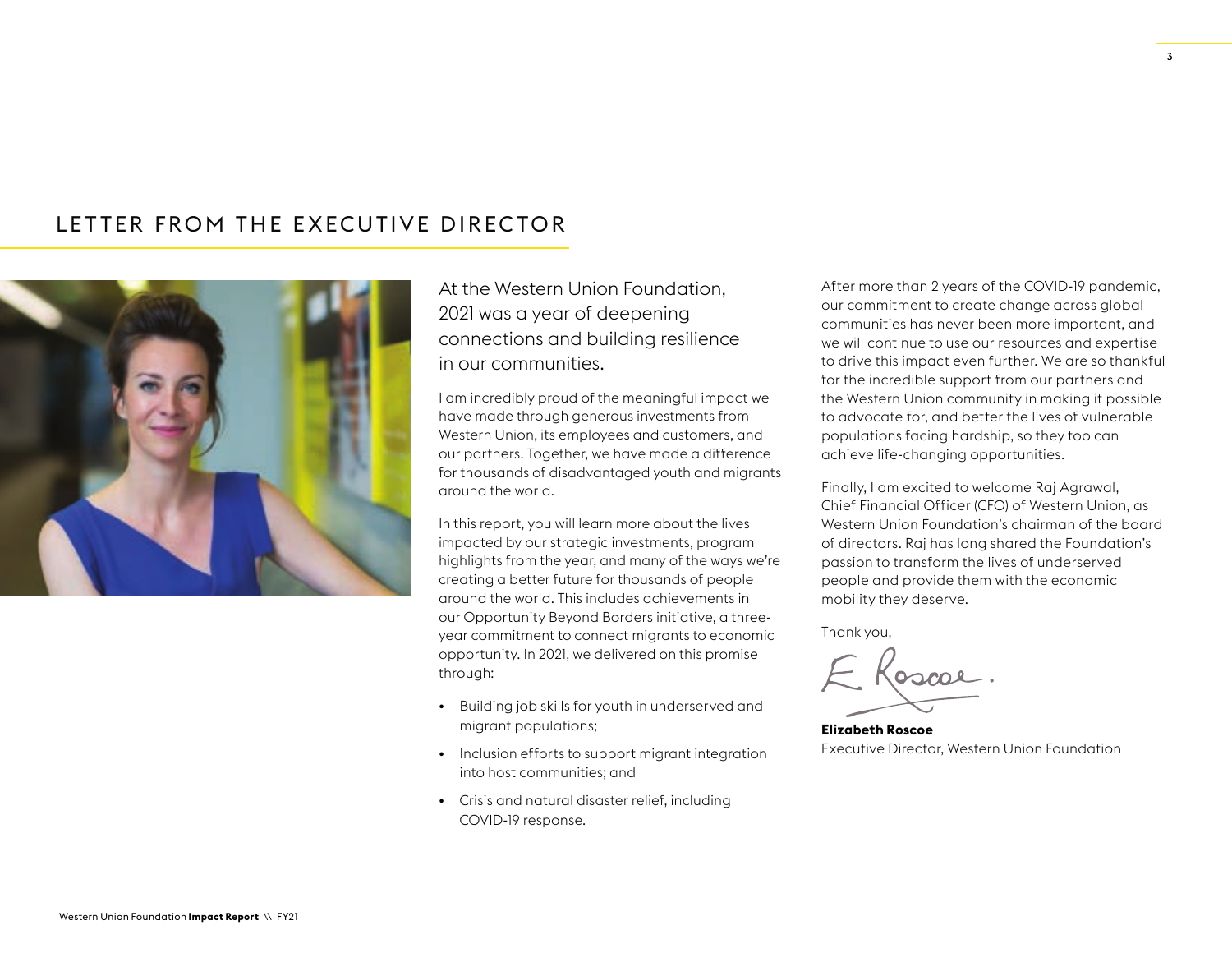# CHAMPIONING OPPORTUNITY BEYOND BORDERS

The Western Union Foundation (the Foundation) believes that empowering displaced and vulnerable communities with the skills and training needed for better jobs leads to higher economic growth for all.

In support of this theory of change, the Foundation launched Opportunity Beyond Borders: a \$15 million, 3-year commitment to nonprofits spanning five continents. 2021 marked the completion of the second year of this initiative, and we are proud to have achieved the following:



*MIT's Refugee Action Hub, photo by Toto Cullen*

**\$14M** Invested **1.5M** People reached through our funding

**31,000** People ready for new jobs and higher wages

**1.1M** People received aid through crisis response

**13,000** Lives impacted through skill building efforts **250+** Minority and migrantrun micro-businesses supported

**80** Scholarships to students at risk

Countries and territories supported

**35+**

**70+** NGOs funded across the world

We are proud of the long-term impact Opportunity Beyond Borders has made through skill building, inclusion and crisis response efforts to create opportunity for economic success.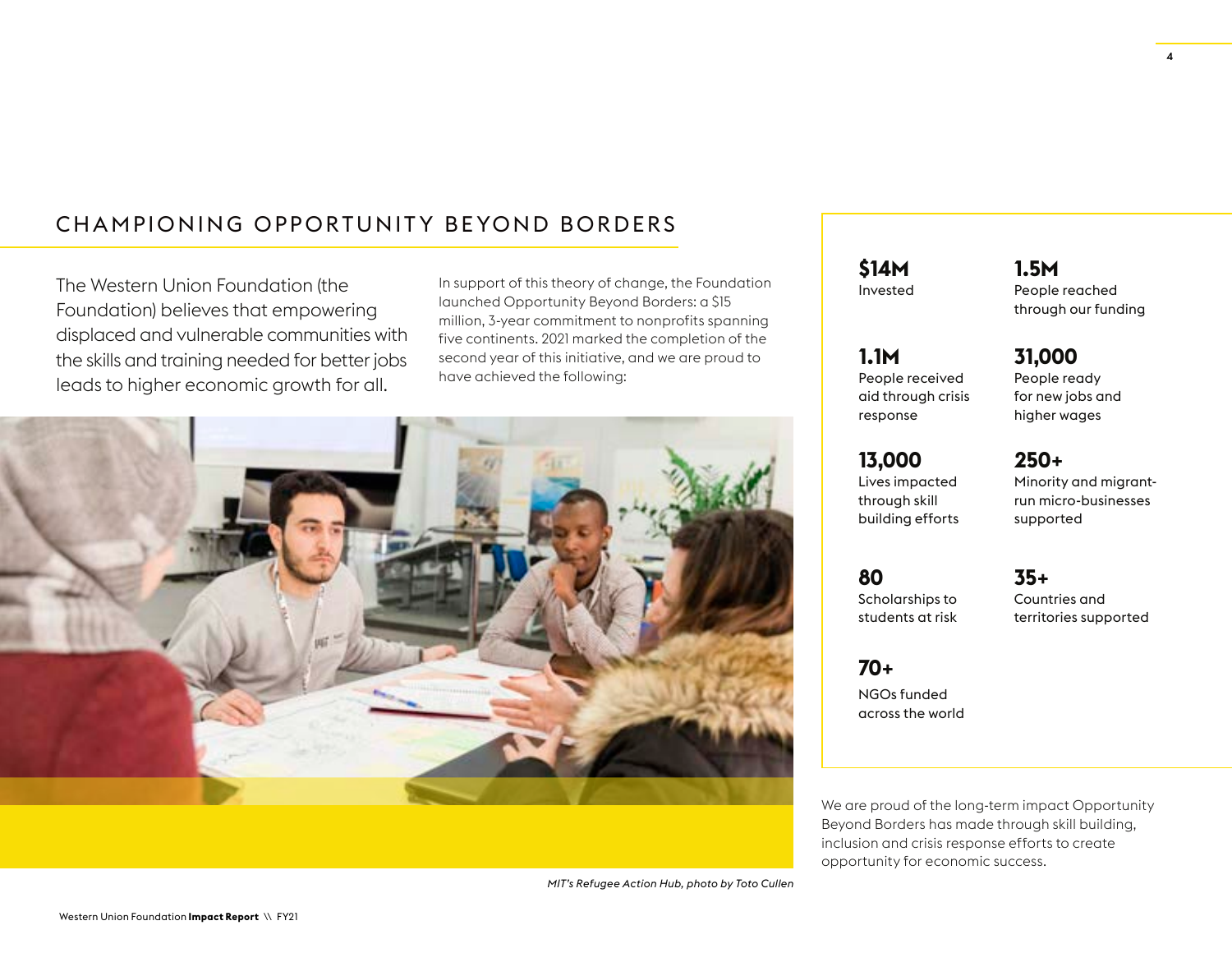# OPPORTUNITY BEYOND BORDERS SPANS THREE PILLARS

5

# **1 SKILL BUILDING**

- Career Pathways
- Scholarships
- Financial Capacity

# **2 INCLUSION**

- Migrant Integration
- Diversity, Equity and Inclusion

### **3 CRISIS RESPONSE**

- Humanitarian Relief
- Disaster Response
- Rebuilding and Resilience

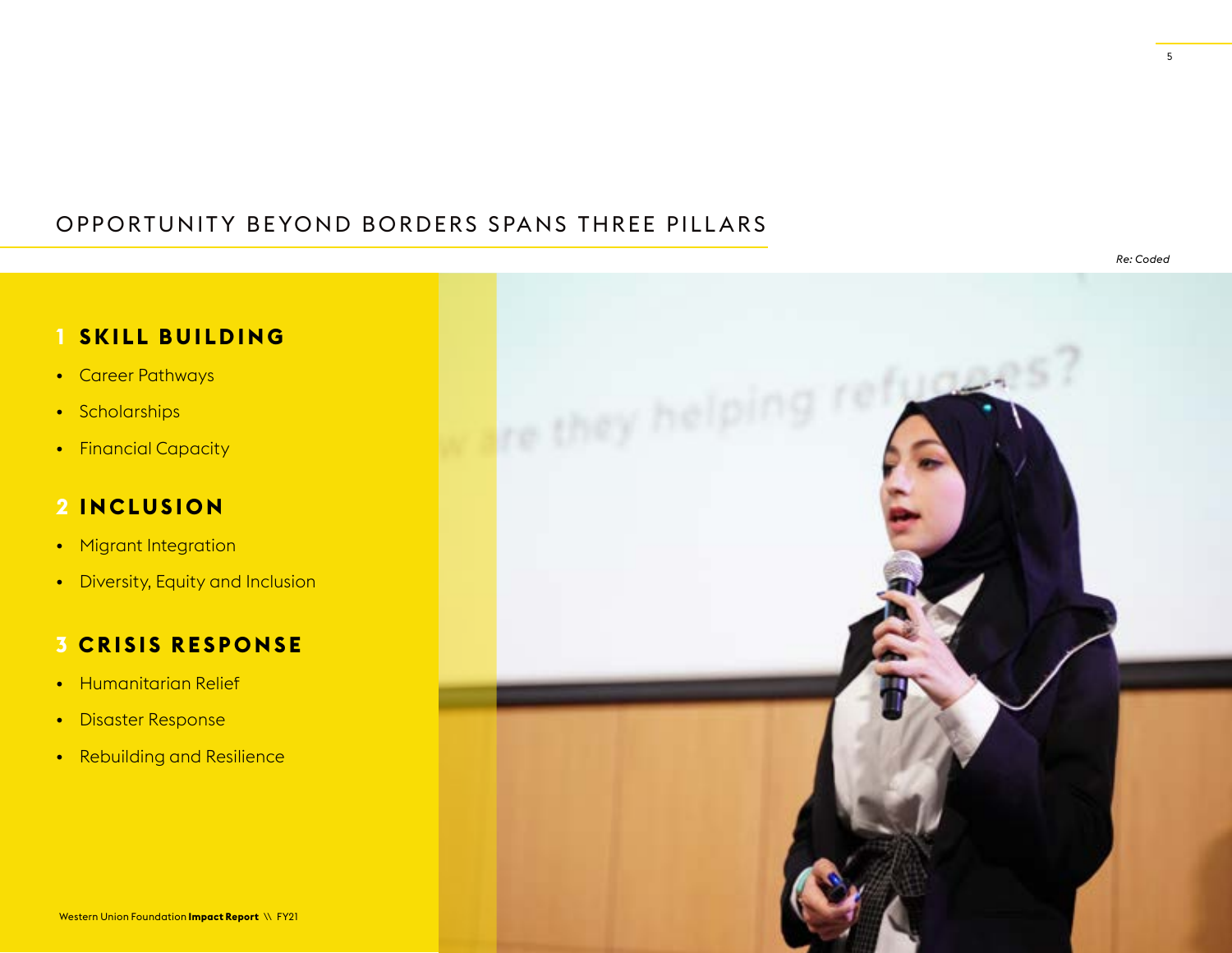# JUMPSTARTING CAREERS WITH WESTERN UNION SCHOLARS

Education is a key component to achieving economic success, but it remains out of reach for many talented young people. The percentage of youth worldwide who are not enrolled in education, training or employment is now at its highest level since 2005\*. With our Western Union Scholars program, we are investing in students from low socio-economic backgrounds with scholarships that enable them to complete their higher education degree programs.

In 2021, the Foundation awarded scholarships to students from 22 countries, studying at 29 universities across the world. Since the launch of the program, the Foundation has helped more than

500 students achieve a higher education and have a better chance of supporting themselves, their families and their communities.

Mathlida Mola from Kenya received our most prestigious award in 2021 – the Western Union CEO Scholarship. This financial scholarship is especially meaningful to Mathlida, since part-time work opportunities were nearly impossible to secure on campus during the pandemic, and she found her savings quickly diminish. Mathlida is now able to afford her final year of school and plans to graduate with a B.A. in accounting at Northeastern Illinois University.

*\*International Labour Organization*

*Mathlida Mola, scholarship recipient*

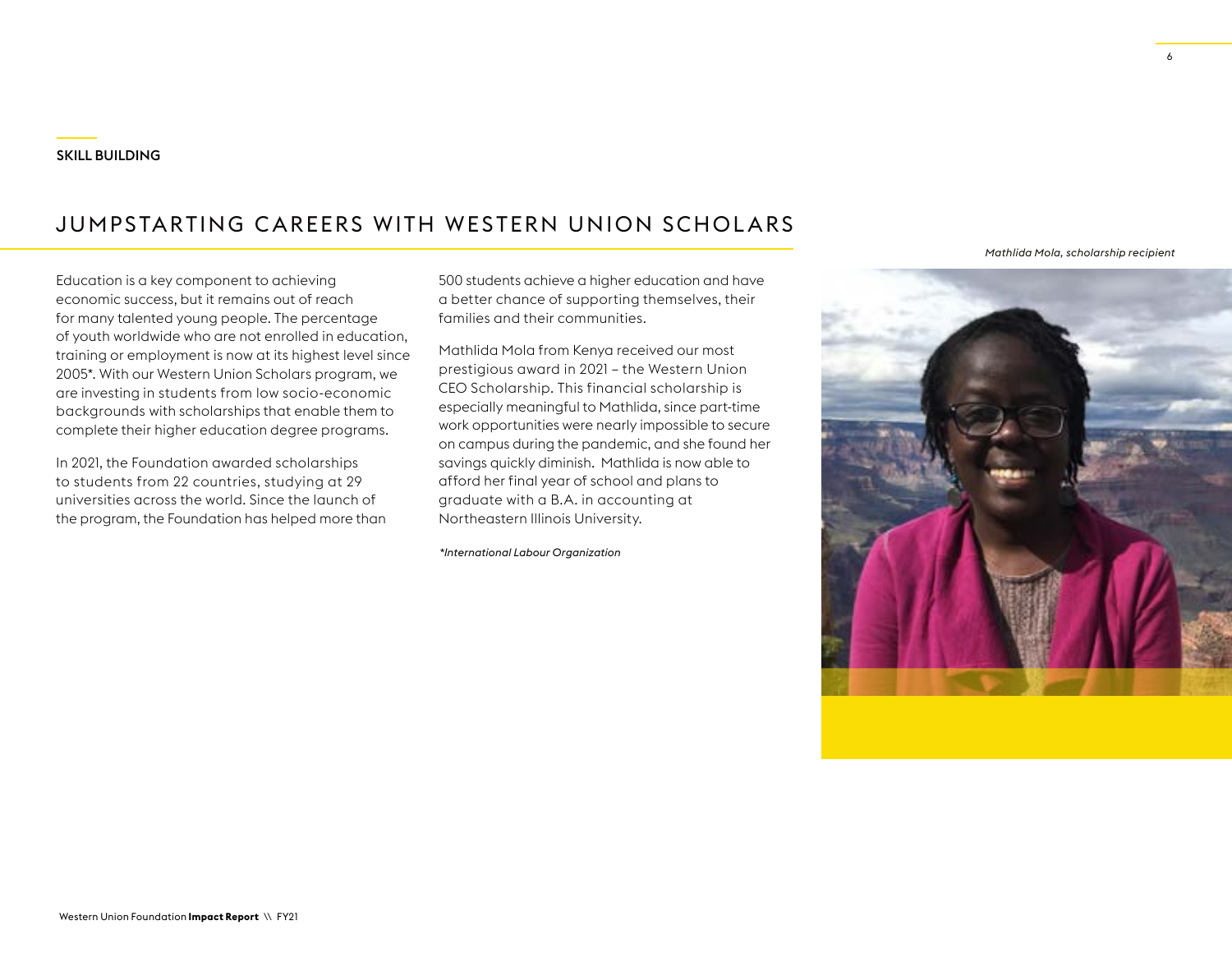# SKILL BUILDING FOR THE MODERN ECONOMY



*Watson Institute's 2021 Basecamp Pakistan attendees*

The Western Union Foundation collaborates with many innovative nonprofits to create new solutions to address critical social challenges.

One priority area for the Foundation is job skill building for the leaders of tomorrow. We're proud to invest in people and programs that enable not just economic opportunity but also upward mobility, including:

#### **National Partnership for New Americans (NPNA):**

The Foundation was proud to invest in the launch of NPNA's New American Youth Leadership Council, to provide immigrant youth of color with the leadership skills needed to obtain a career in public service. In the Council's first year, more than 100 young adults received leadership development training, participated in career preparedness workshops, and interned at local, state, and federal placements. This hands-on experience created a pathway for participants to become the next generation of business and community leaders.

**Watson Institute:** The Foundation was excited to partner with the Watson Institute to launch the Western Union Foundation Accelerator and Fellowship program, which has directly impacted over 800 forcibly displaced youth around the world. This year-long program equips participants with both business training and seed funding, allowing them to launch their own community-focused ventures. The impact of this program is expanded further through Basecamps run by the Western Union Foundation Fellows to pass on their learnings from the program to other displaced youth, and provide the skills and mentorship needed to become the next generation of entrepreneurs.

Throughout 2021, the Western Union Foundation enabled:

### **11,000**

People to take part in skill building workshops, doubling their earning potential

### **1,500**

Youth to land a new job, doubling their income on average **4,000 Entrepreneurs** to create

#### **900+** new businesses resulting in

**2,500+** jobs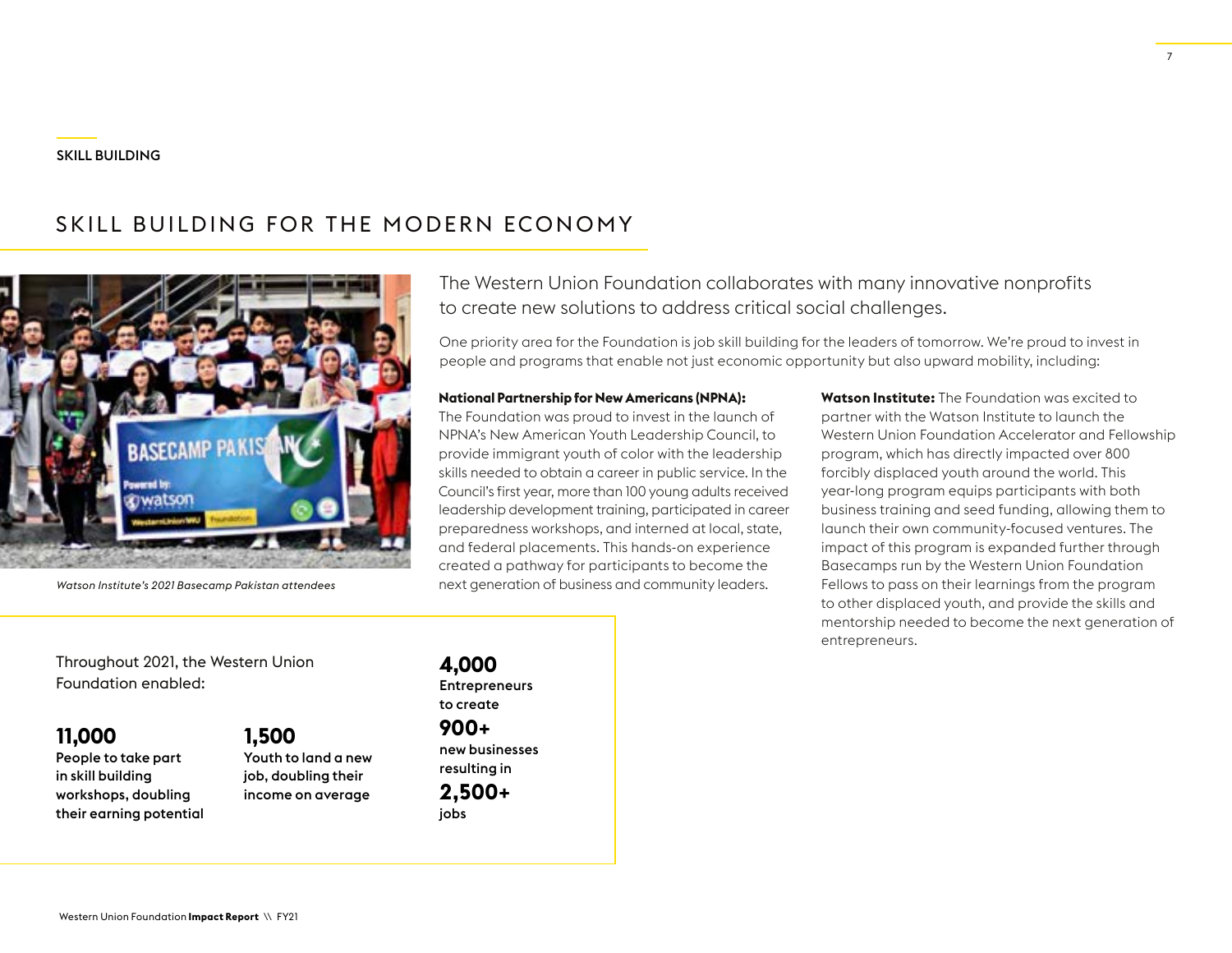# SUPPORTING MIGRANT INTEGRATION

Working with our NGO partners, the Western Union Foundation seeks to support migrants as they integrate into their host communities.

In 2021, the Foundation invested in research to examine the barriers migrants face in accessing local labor markets with the goal of putting these findings into action and to inform new programing.

**Labor Mobility Partnerships (LaMP):** LaMP's mission is to connect 500 million workers from low-income countries to better job opportunities by 2050. The Western Union Foundation supports LaMP through a multi-year pilot program working within the U.S.-Mexico corridor. In 2021 funding went to a scoping and feasibility study as a first step in establishing a better system for responsible recruitment of migrant agricultural workers participating in the H-2A temporary agricultural program in the U.S.

These findings lay the groundwork for a series of interventions that have the potential to impact nearly 240,000 migrant workers coming from Mexico to the U.S. for seasonal work opportunities over the next ten years. This can ensure migrant participants have a safer and more equitable future for themselves, their families and their communities. **Education for Employment (EFE):** Palestine and Jordan host more than three

*EFE program attendees*

million refugees combined, with an average 40% youth unemployment rate. For this reason, they are two of the hardest places in the world for young people, especially women and migrants, to gain employment. The Foundation and EFE completed research to understand how to address the barriers disadvantaged youth and migrants face in gaining access to jobs. The research has guided efforts focused on soft and technical skills training, technical boot camps, and apprenticeships focused on ICT and virtual jobs, vocational fields, and healthcare.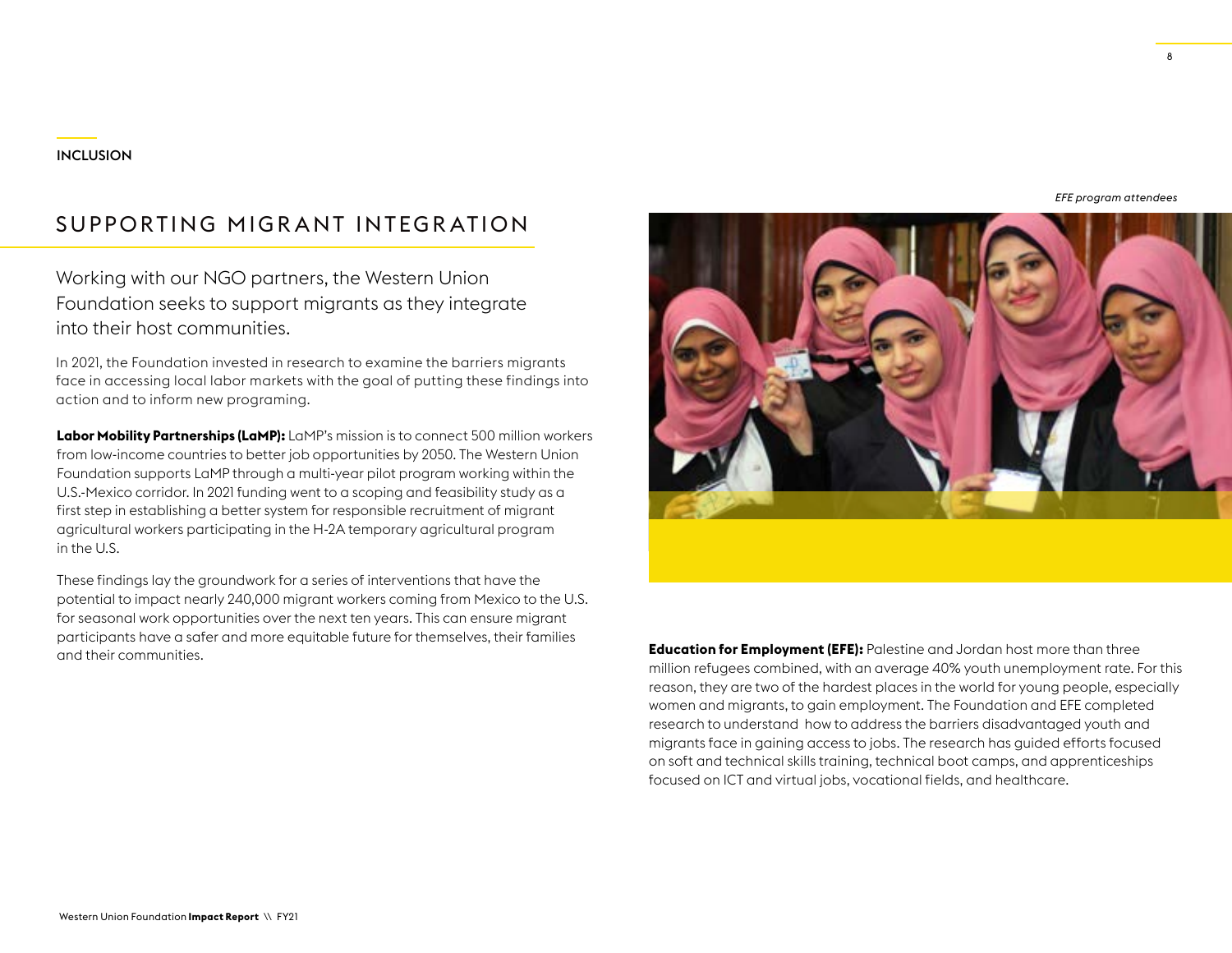#### INCLUSION

### TURNING RESEARCH INTO ACTION

Settling into a new country and securing employment has become even more challenging during COVID-19. Barriers to integration include rising xenophobia and reduced freedom of movement, resulting in fewer job openings for migrants.



*Screenshot of an Aspen Institute GOYN digital skill building workshop*

#### CASE STUDY: COLOMBIA

#### **Phase 1: Research**

In Colombia, the Foundation sponsored research conducted by the Center for Global Development to explore barriers to formal labor market access for the rising influx of Venezuelan migrants, with a goal of finding solutions for both migrants and Colombian peers.

#### **Phase 2: Skills Building & Inclusion**

This research led to a new partnership with Aspen Institute's Global Opportunity Youth Network to launch a digital skill building pathway program for underserved female youth in Colombia. By the end of 2022, 200 participants, 37% of which are Venezuelan migrants, will complete the program and gain a permanent job in the digital sector, allowing them to jumpstart their careers and achieve a better life for themselves and their families in Colombia.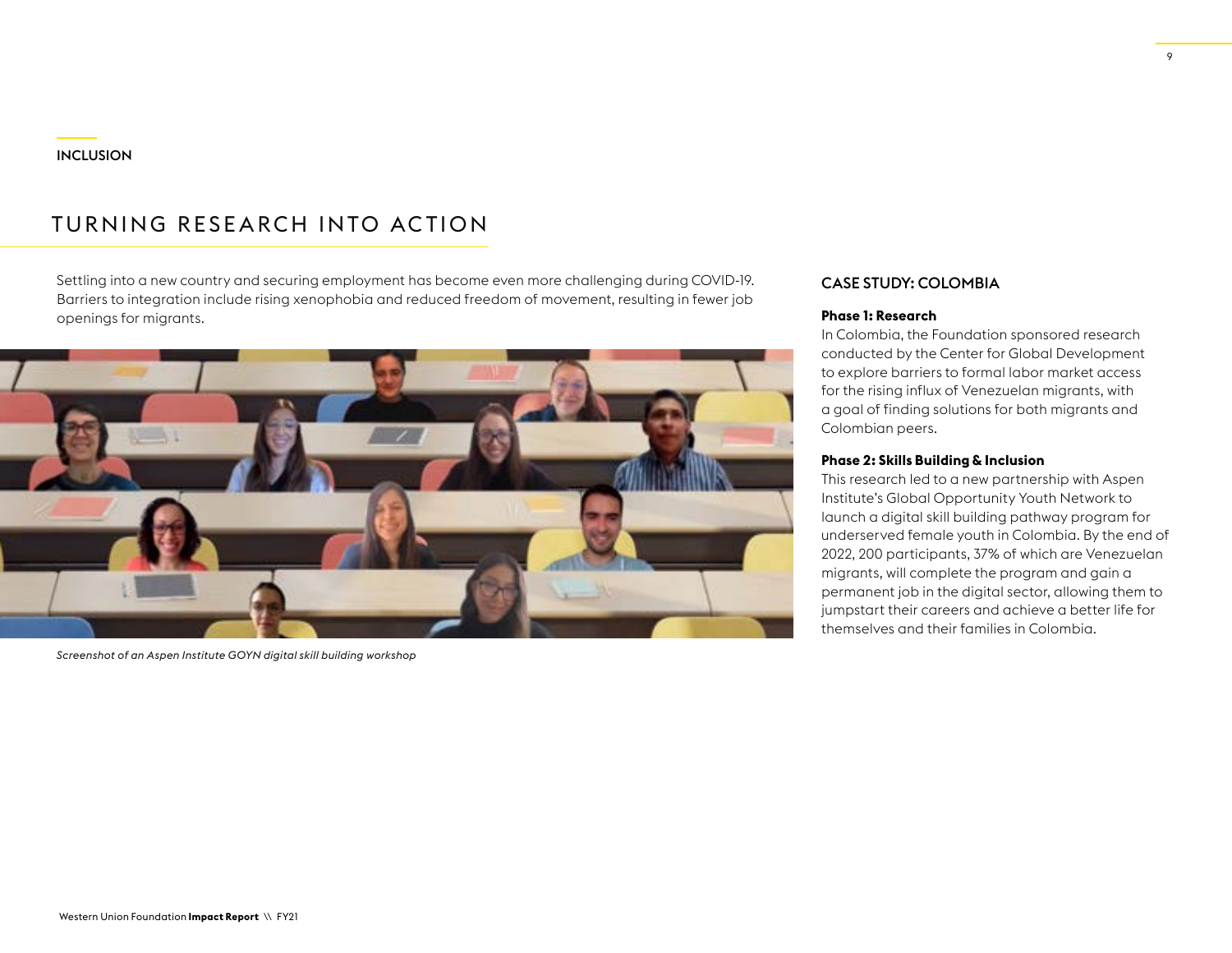# PROVIDING COVID-19 RELIEF

Over the course of 2021, the Western Union Foundation took action to provide relief and support in the wake of crises. As COVID-19 continued to spread, we focused our relief efforts on vaccine education and dissemination, support for hard to reach communities experiencing surges, and funding for essential medical supplies and personal protective equipment.

The Foundation is proud to support vulnerable communities in partnership with nonprofits across the world, including:

**Aspen Institute:** The Western Union Foundation partnered with Aspen Institute Global Innovators Group to support innovative approaches to the pandemic response at the community level - including access to and education about COVID-19 vaccines for over 1 million people. This work included partnering with local organizations, Shining Hope for Communities in Kenya and Self-Employed Association in India, to train and mobilize community members, especially youth and women in vaccine education, distribution, and administration.

**United Way India:** When India's Maharashtra region experienced a heightened surge of cases, the Foundation responded by providing funding for medical equipment for hospitals and at-home care kits for families, directly benefitting approximately 3,400 households. The funding also supported two hospitals in serving close to 50,000 individuals with medical care.

*Aspen Institute, photo by SHOFCO*



10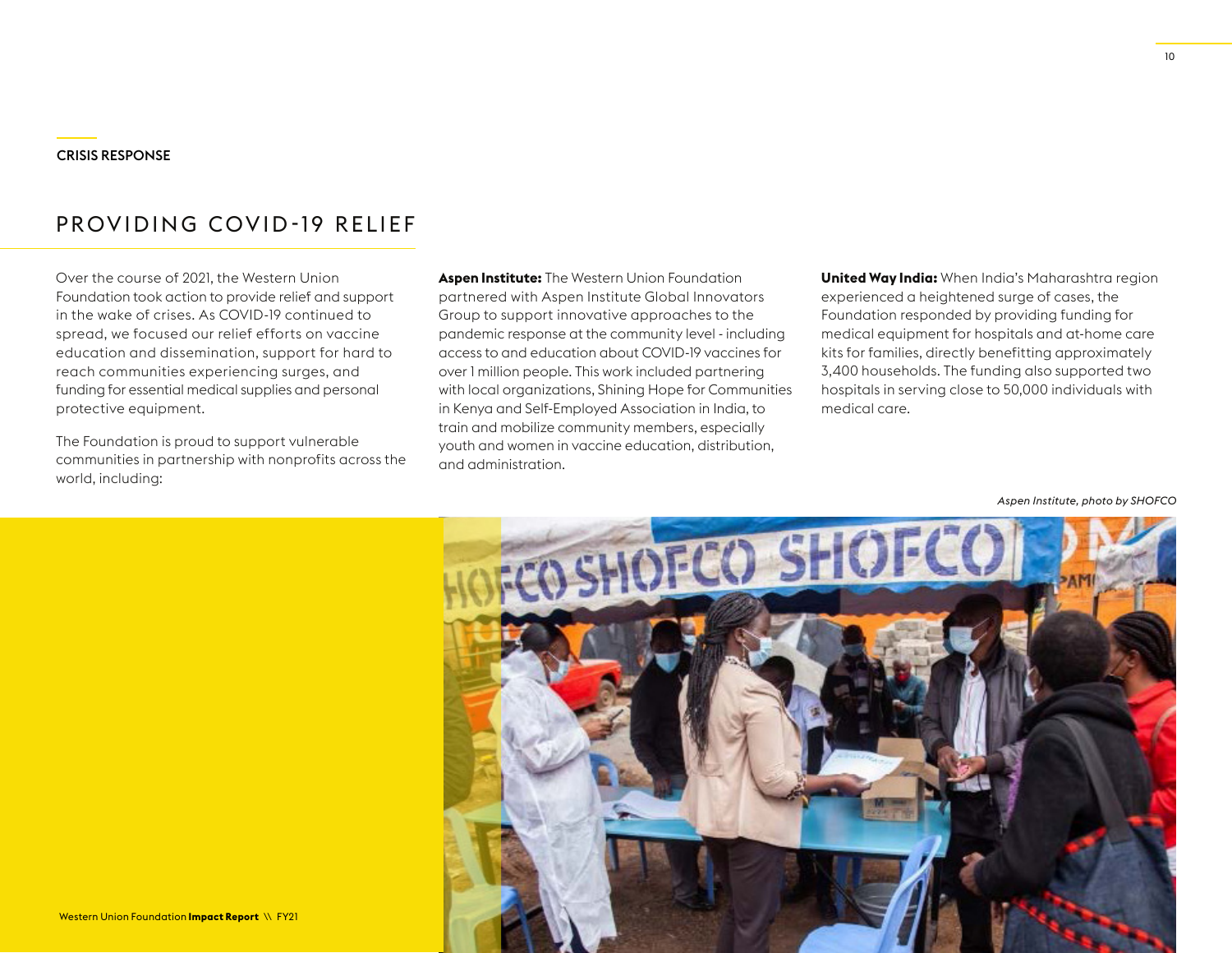# SUPPORT IN TIMES OF CRISIS

In the first half of 2021, the number of people displaced by persecution, conflict, violence or human rights violations reached more than 84 million, up from 82.4 million at the end of 2020, according to the U.N. High Commissioner for Refugees.

Throughout 2021, the Western Union Foundation:

Responded to **10** Crises, including COVID-19 relief

Provided crisis support to **1.1M**  Individuals

Invested

**\$2.5M** In crisis response



*International Rescue Committee, photo by Maruf Hasan*

Given that natural disasters and humanitarian crises are a core driver of forced displacement, the Western Union Foundation provided relief to address these issues.

#### RELIEF TO AFGHAN REFUGEES

Working with the American Red Cross and its global Red Cross network, the Foundation was able to help people struggling with countless crises including effects of war, famine and disease. This includes caring for evacuees from Afghanistan arriving at U.S. military bases in the U.S. and around the world and providing basic needs such as food, water and health services.

#### 2021 TIMELINE

#### **January**

Ongoing COVID-19 Response

#### **March**

Fires in Kutupalong Refugee Camp in Cox's Bazar, Bangladesh *(photo on left)*

#### **April**

La Soufrière Volcano Eruption on the Caribbean Island of Saint Vincent

Increase in Anti-Asian American Hate Crimes in the U.S.

#### **July**

Migration Surge from Central and North America

#### **August**

Magnitude 7.2 Earthquake and Tropical Storm Grace Hit Haiti Humanitarian Crisis in Afghanistan

#### **September**

Hurricane Ida in the U.S.

#### **December**

Super Typhoon Rai in the Philippines Colorado's Marshall and Middle Fork Fires in the U.S.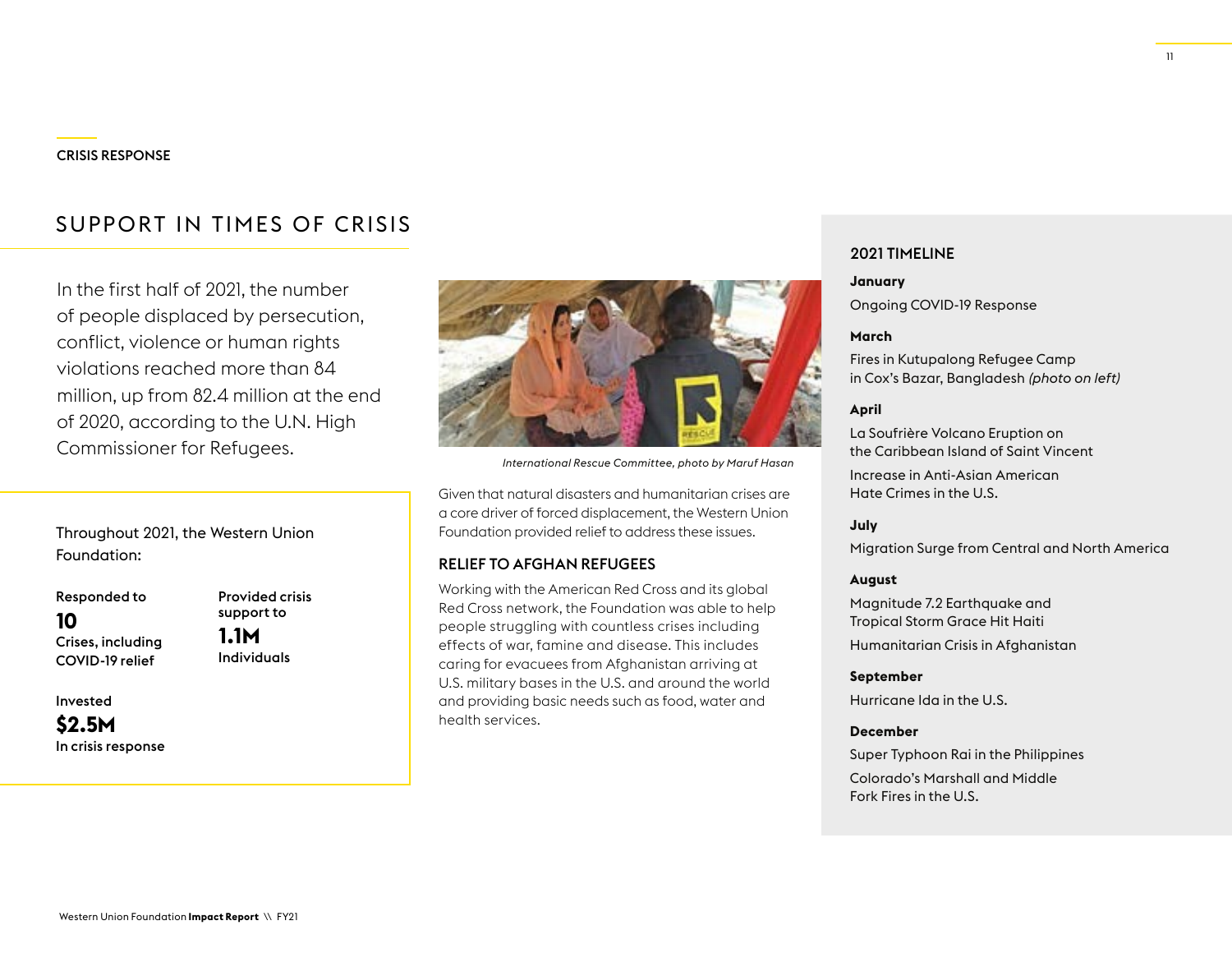### EMPLOYEES GIVING BACK

Employees are valuable contributors to the Foundation's mission and play a key role in our efforts to create a more inclusive economy for all.

In 2021, we were honored that 75% of Western Union employees volunteered their time or made a charitable donation to the Foundation or other nonprofits, driving approximately \$2.5 million in contributions and nearly 11,000 hours in volunteer time.

Some of the ways the Foundation and employees partner in support of our mission include:

- Gift Match: Donations made by U.S. employees to eligible U.S. nonprofits are matched by the Foundation, up to \$25,000 USD per person each year.
- Donations for Doers: The Foundation donates \$500 USD to an eligible organization if an employee logs at least 50 hours volunteering with them in a calendar year.
- Mentorship Beyond Borders: A virtual initiative, employees volunteer their time to mentor young people across the globe who are supported by the Foundation's efforts, helping them reach their goals.
- Get a Vaccine, Give a Vaccine: Employees joined efforts to ensure all communities could gain access to COVID-19 vaccines by unlocking additional relief funding, or donating directly to the cause.
- Paid Time Off to Volunteer: Eligible full and part-time employees qualify for a paid day off to volunteer with a nonprofit organization or educational facility of their choosing.

#### ALIGNING WITH GLOBAL EMPLOYEE RESOURCE GROUPS

The Foundation also engaged employees of Western Union through alignment with its Employee Resource Groups (ERGs) to support diversity, equity and inclusion efforts in our communities.

**Micro Rainbow:** The Foundation provided funding to Micro Rainbow to help tackle problems that LGBTQI refugees face when arriving in the UK, such as discrimination and homelessness. Micro Rainbow provides safe housing, access to employment and training programs, and social inclusion activities to alleviate extreme isolation. The funding is expected to support 600 LGBTQI asylum seekers and refugees by offering mentorship opportunities with the community, including Western Union employees. The funding also supports workshops on developing skills needed to enter the job market, helping to combat barriers to economic and financial inclusion.

**Project Finish Line:** A collaboration between the Foundation and Western Union's Black Advisory Council, Project Finish Line is an extension of the Western Union Scholars program that provided 15 scholarships to underrepresented students who identify as Black, Indigenous or a person of color – with a primary objective to help them achieve their higher education goals by removing the financial barriers that may prevent them from completing their degree program.

#### *Micro Rainbow Social Inclusion program*

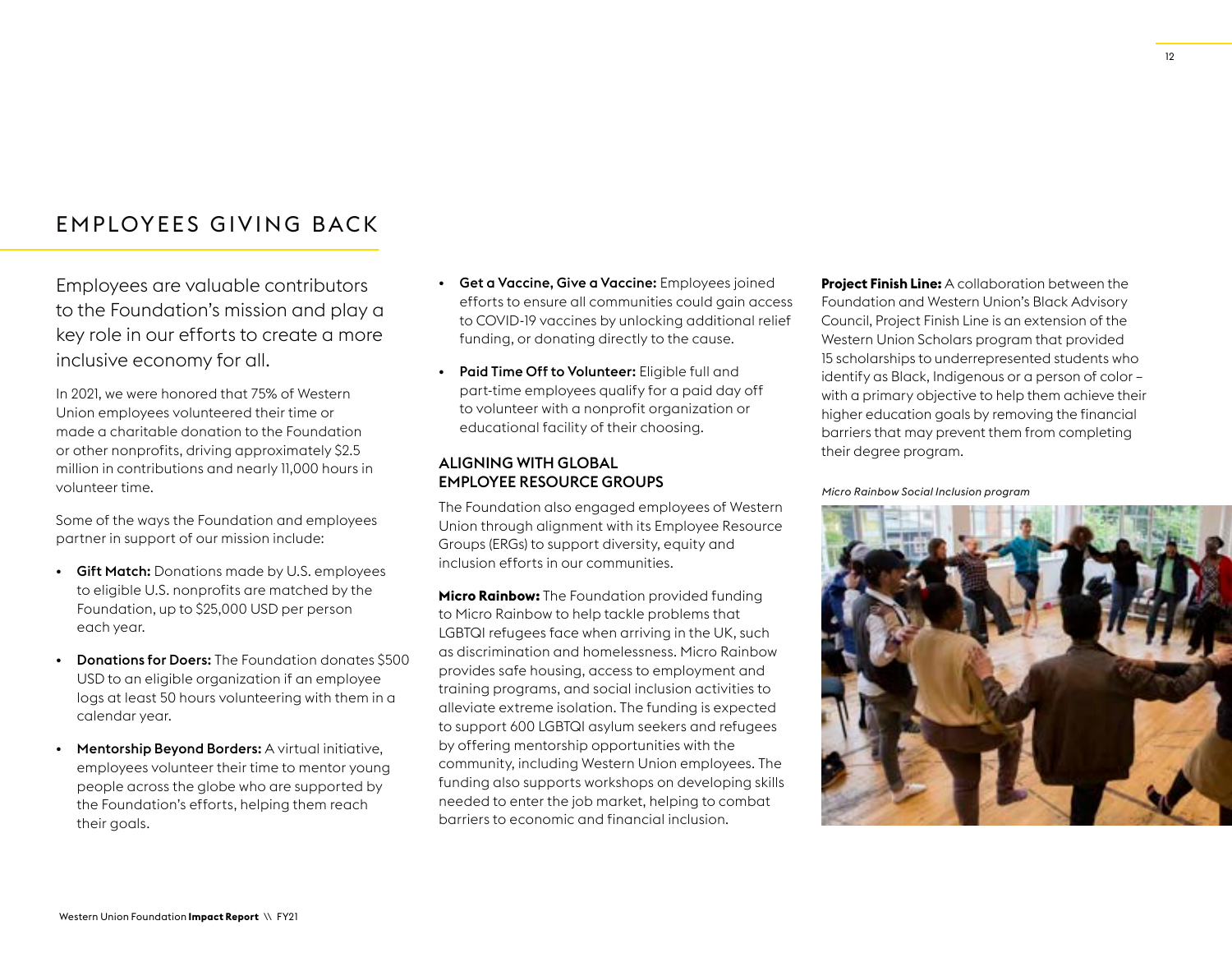# EN GAGING WITH OUR STAKEHOLDERS

*Global Alliance for Africa*



#### ENGAGING WITH PARTNERS

Our collaboration with Western Union partners is essential, as they are purpose-driven and enable the Foundation to scale programs globally, doubling the impact of funding to vulnerable populations, through programs such as:

**Workforce training:** PLS Financial Services collaborated with the Foundation in support of Global Alliance for Africa's Digital Learning Program, aimed at closing the digital divide for at-risk youth across Africa. The program provided 350 tablets, external keyboards, internet connectivity and Information Communication Technology (ICT) curriculum resources to about 5,000 vulnerable students. It also offered technical workshops to enhance ICT skills for about 150 teachers in public schools in Kenya, Morocco, Tanzania and Uganda.

**Disaster relief:** When an earthquake and subsequent tropical storm struck Haiti in August 2021, thousands of lives were lost and many people were left homeless. The Foundation worked with local Western Union agents in Haiti, Soge Bank and Capital Bank, to pledge funding to Partners In Health and its sister organization, Zanmi Lasante. The funding delivered essential equipment and supplies, and provided mental health care and social support, while supporting an essential upgrade to University Hospital of Mirebalais' solar energy system.

**Engaging with Western Union customers:** We are grateful to our generous customers who choose to donate when using Western Union products and services. This funding contributes to our Opportunity Beyond Borders mission, providing meaningful support to communities around the world.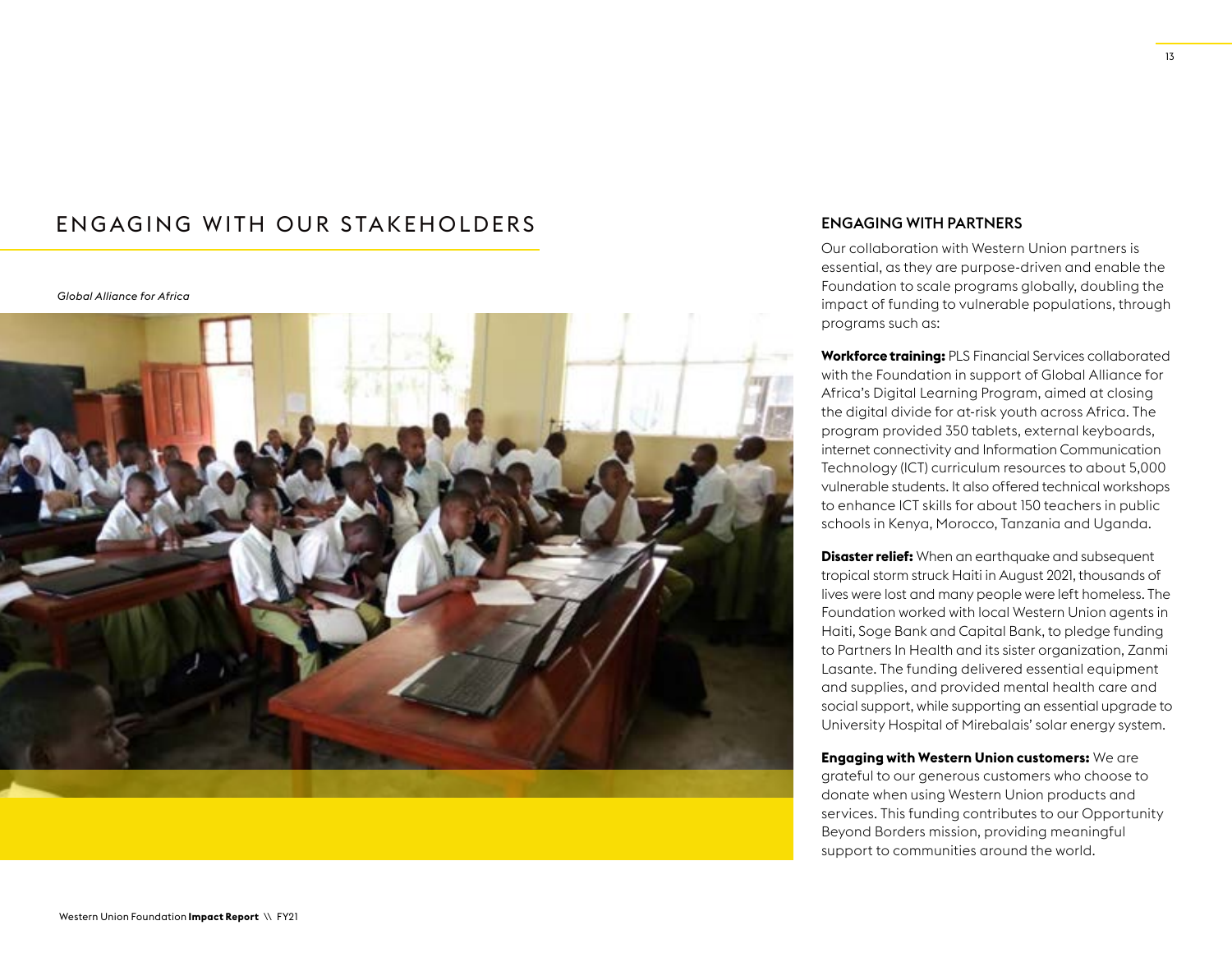# ADVOCATING FOR CHANGE

To engage Western Union communities in advocating for positive change, the Foundation incorporates storytelling in its campaigns and speaking engagements to ultimately change the narrative around migration and advocate for migrant and refugee rights.

Throughout 2021, the Foundation has amplified the stories of determined young people who worked hard and were provided with support to change their lives for the better. One such story was that of Grace, who came to the U.S. as a refugee in 2016. When she arrived in the U.S., Grace was inspired to study social work at Metropolitan State University of Denver. Because of a scholarship from the Foundation, she is now studying full time, volunteering in her community, and working part time in the career she hopes to pursue after graduation.

*Grace, scholarship recipient*

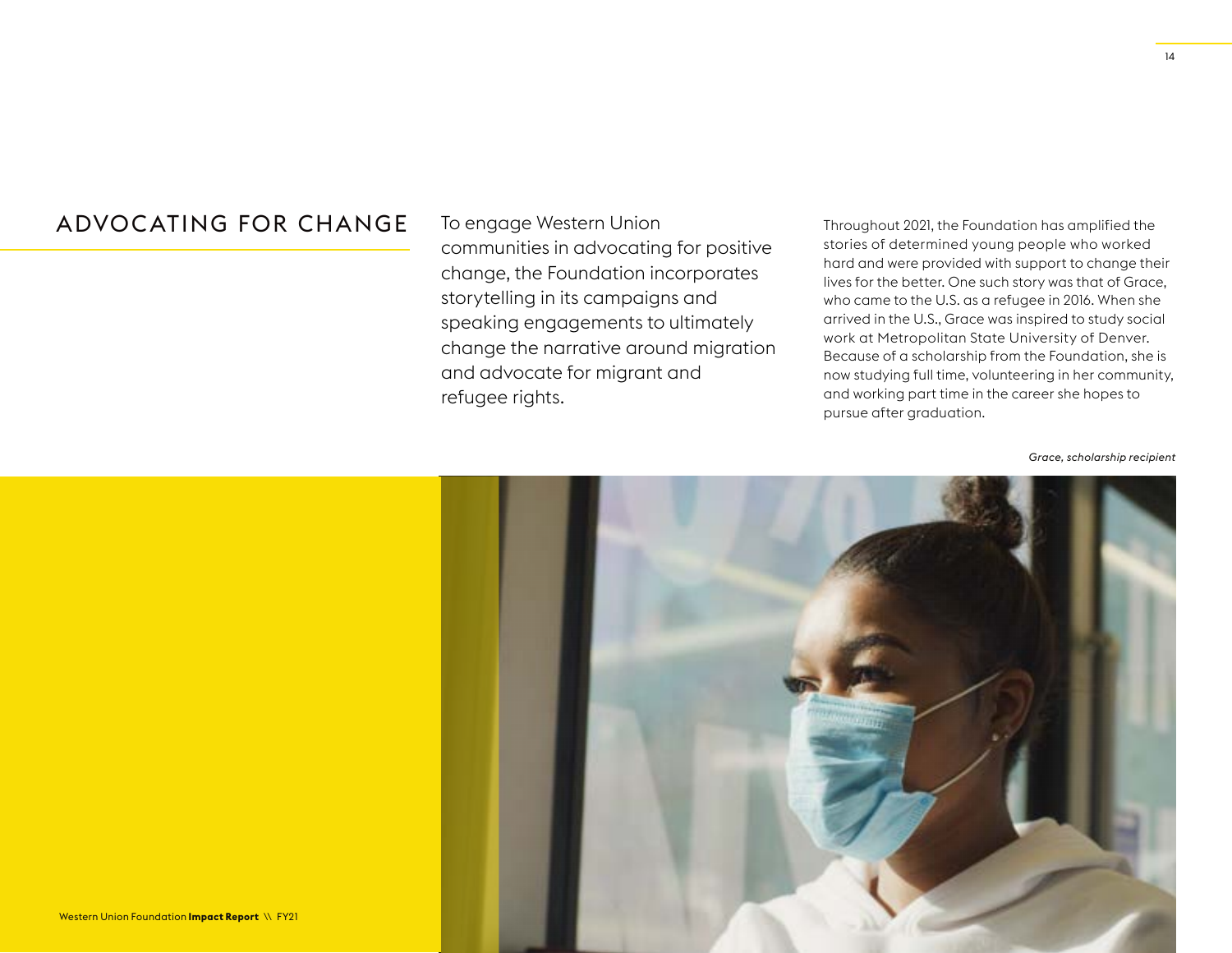### PARTNERS AND DONORS

We Are Proud to Partner With Nonprofits Across the Globe

#### WORKFORCE TRAINING

Aspen Institute Center for Global Development Denver Public Schools Foundation Education for Employment Institute of International Education International Rescue Committee - Denver Junior Achievement Rocky Mountain Kiron Open Higher Education Labor Mobility Partnerships Massachusetts Institute of Technology Micro Rainbow C.I.C. National Partnership for New Americans Plan International Save the Children Sistech The Techfugees Foundation Watson Institute Upwardly Global Whitaker Peace and Development Initiative

#### DISASTER RESPONSE

American Red Cross International Medical Corps International Rescue Committee Partners In Health (PIH) UNICEF United Way India Vin Phuc Red Cross

#### CORPORATE PARTNERS

B:CIVIC Boxing Futures Breaking Barriers DirectWomen Fundacion Árbol de Vida (Tree of Life) Fundacion Mujer Global Alliance for Africa Gold Crown Foundation Hawaii Community Foundation Jeevan Mitra Educational Society Latin American Educational Foundation Law School Yes We Can Snehwan Variety - The Children's Charity

#### THANK YOU TO OUR CORPORATE DONORS

Western Union A & C Limited Accenture LLP Adaptive Metadata Solutions Inc. Adobe Amazon Web Services Aspirent Consulting LLC Axonius Bank of America BBVA Belize Chamber of Commerce & Industry BMO Capital Markets BNY Mellon Boston Consulting Group Capital Bank Haiti Checkmarx Ciana Couchbase, Inc. Datastax Inc Deloitte Direct Flights International DXC Technologies F5, Inc (Shape Security) Feedzai **FICO** Fifth Third Bank Fleishman-Hillard Group Limited Foodland Grant Thornton Guidehouse H.H.V Whitchurch & Co. Ltd. HCL Technologies Howell Construction HSBC Bank USA Hy-Vee IBEX IMT NV JP Morgan Kaizen Analytix LLC Mambu

MassyCard Mediahub MoneyMaxx Mphasis NCS Enterprises LLC Netscout NewWorld Capital Northern Trust Co **NP Digital** Okta Inc Ominto Inc. OPTIV Orrick, Herrington & Sutcliffe LLP **OwnBackup** Pkware PLS Financial Services Proofpoint PWC qBotica Quant Systems Inc Rythmos Salesforce Salt Branding, A Material Company Schulte Roth & Zabel She-Jobs Sisu Inc skil.ai Snowflake Inc Societe Generale Sogebank South Seas Data Stratus Unlimited Talend, Inc. TATA Consultancy Services US Bank Venafi Veritas Vesta Wells Fargo